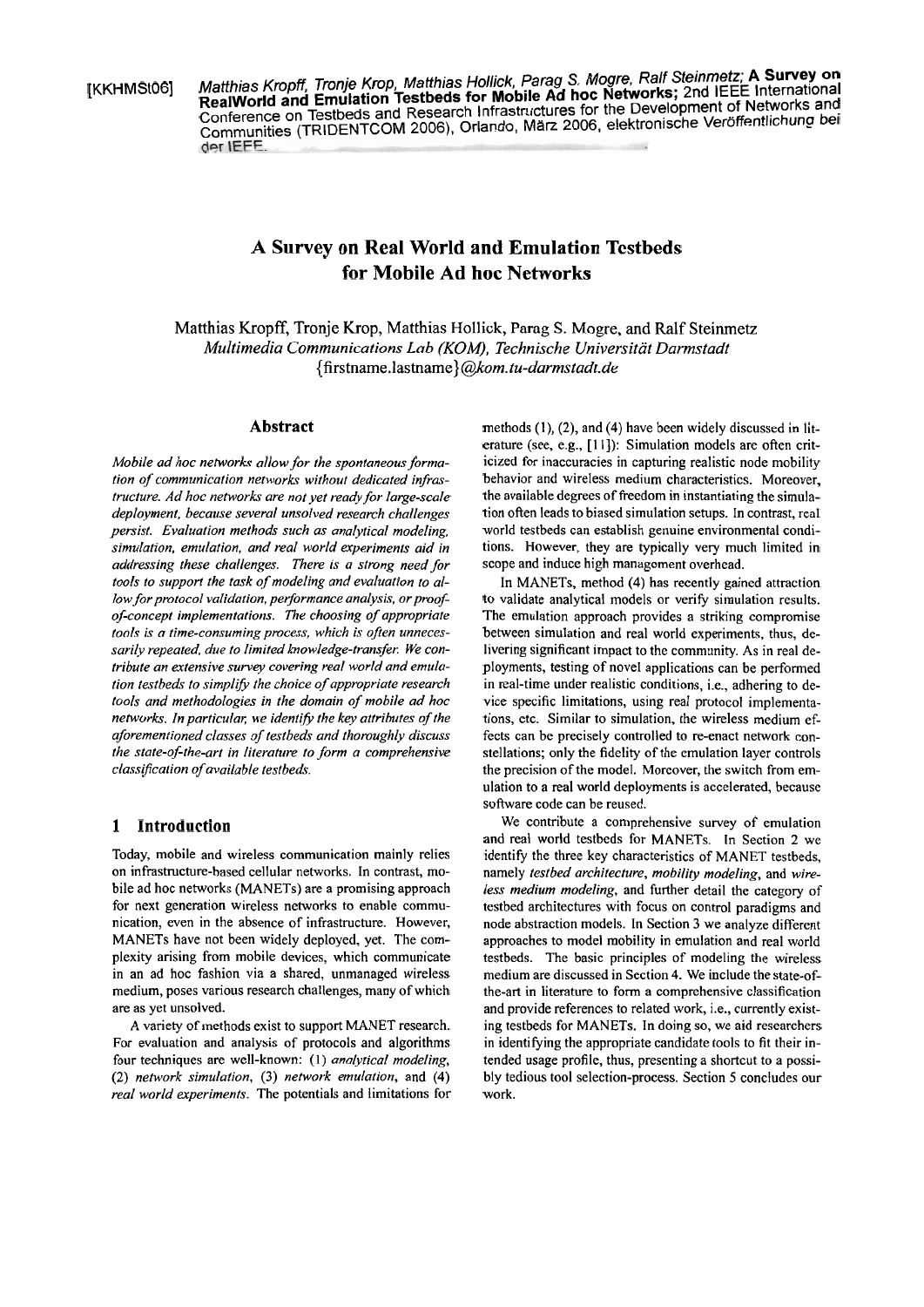# **2 Testbed Categorization and Architectures**

Our categorization of MANET testbeds includes three key aspects influencing the functional properties of testbed platforms, i.e., *mobiliw modeling, wireless medium modeling,*  and *testbed architecture.* These categories have been derived from the designs of the surveyed testbeds. The chosen implementation of the respective categories determines the possibilities and limitations of the testbed platform such **as**  fidelity, scalability, and performance.

We categorize testbed architecture based on their control mechanisms into *centralized* and *distributed* approaches. Additionally, the degree of *node virtuality* can be differentiated. A sumrnary of the characteristics of the surveyed testbeds is listed in Table **1.** 

# 2.1 Centralized control

In the *centralized control* approach a central server emulates the node movement, the virtual scenario environment, and/or the actual state of the wireless medium. The network nodes send their outgoing traffic to a core server, which forwards, drops, or alters the frames/packets according to the actual network topology and wireless medium conditions. E.g., the central server of JEmu [4] determines connectivity and collision detection on frame level within a wired network. Similar, Lin et al. [17] propose a switch that is based on a standard PC and offers one network interface per connected node. MobiNet [20] introduces multiple core control nodes to balance the processing load and mitigate the bottleneck of a single central control entity. Other testbeds following the centralized control paradigm are NE-MAN [25] and Judd et al. [13].

#### 2.2 Distributed control

*Distribured control* approaches build on nodes that are mutually connected via a wired or wireless shared media. All nodes receive the entire communication and autonomously determine whether incoming packets are accepted or rejected. This decision is typically based on *logical connectivity* (see Section 3), which can be computed from actual topology and medium information in distributed fashion using, e.g., scenario scripts or a central repository.

Nodes of the emulation platforms MobiEmu [31] and NE [18] control their packet filtering tools according to topology instructions provided by a central server. In contrast, the nodes of MNE [19] determine their virtual position from a local random movement function, simulator mobility file, or prerecorded GPS trace. Hereby, synchronization among nodes is achieved by periodically broadcasting the actual coordinates using a distinct control network. The testbed APE [24] and the emulation framework EMWIN [32]/EMPOWER [33] do not use a dedicated control channel, but determine basic on/off connectivity from a predefined event list. In contrast to the aforementioned static approaches the emulation environment MASSIVE [23] allows for dynamic mobility scenarios, thus, enabling interactive control of the topology during emulation runtime.

# 2.3 Virtual Nodes - Node Virtuality

When nodes are further abstracted to software modules, multiple *virtual node* instances can run in parallel on a single physical machine. According to [5] pure node virtuality on a single machine can be regarded as *monolithic emulation.* Monolithic emulation is realized by either setting up parallel network stacks on a single Operating System (OS), e.g., employed in NEMAN [25], or by abstracting the node communication to pointer passing between different kerne1 instances of guest OSs in the user space of the main OS [7]. In contrast, real world testbeds are forced to apply a *one-to-one* node mapping, where each node is hosted by a dedicated emulation machine; the emulation testbeds JEmu [4], Lin et al. [17], NE [18], MNE [19], and APE [24] apply this *one-to-one* node mapping. While this approach has limited scalability, it enables real world test runs with different types of nodes in a controllable environment. Hy*brid emulation* combines both approaches and consists of physical machines, each one hosting several virtual nodes, and is implemented in MobiNet [20], MobiEmu [31], NET [10] [21], EMWIN [32]/EMPOWER [33], ManTS [8], and Engel et al. [3].

## **3 Mobility Modeling**

We abstract the mobility-induced topology dynamics using three different degrees of abstraction: *real mobility, channel emulation,* and *logical connectivity.* 

#### 3.1 Real Mobility

Testbeds based on *real mobility* change the physical position of nodes either by manually canying the mobile devices, by using robots, or by antenna switching between fixed propagation locations. In real world testbeds such as APE [24], Gray et al. [6], Ritter et al. [28], Maltz et al. [22], and **DAWN** [26] movement patterns are generally very terrain and user specific. Movements can be predefined or carried out individually in a random fashion. Precise scenario replay of real device mobility is limited and requires additional tracking mechanism. E.g., in Gray et al. [6] each node is equipped with a GPS receiver while TrueMobile [12] applies a camera-based system to determine node position. Additionally changing weather conditions or the presence of irregular obstacles in public areas, i.e., pedestrians or cars, also influence the underlying radio communication (see Section 4). Possible problems during the replay of mobility traces include varying antenna inclination patterns, asynchronous clocks, or imprecise position information.

To overcome the problem of insufficient repeatability, the testbeds TrueMobile [12] and MiNT [2] are based on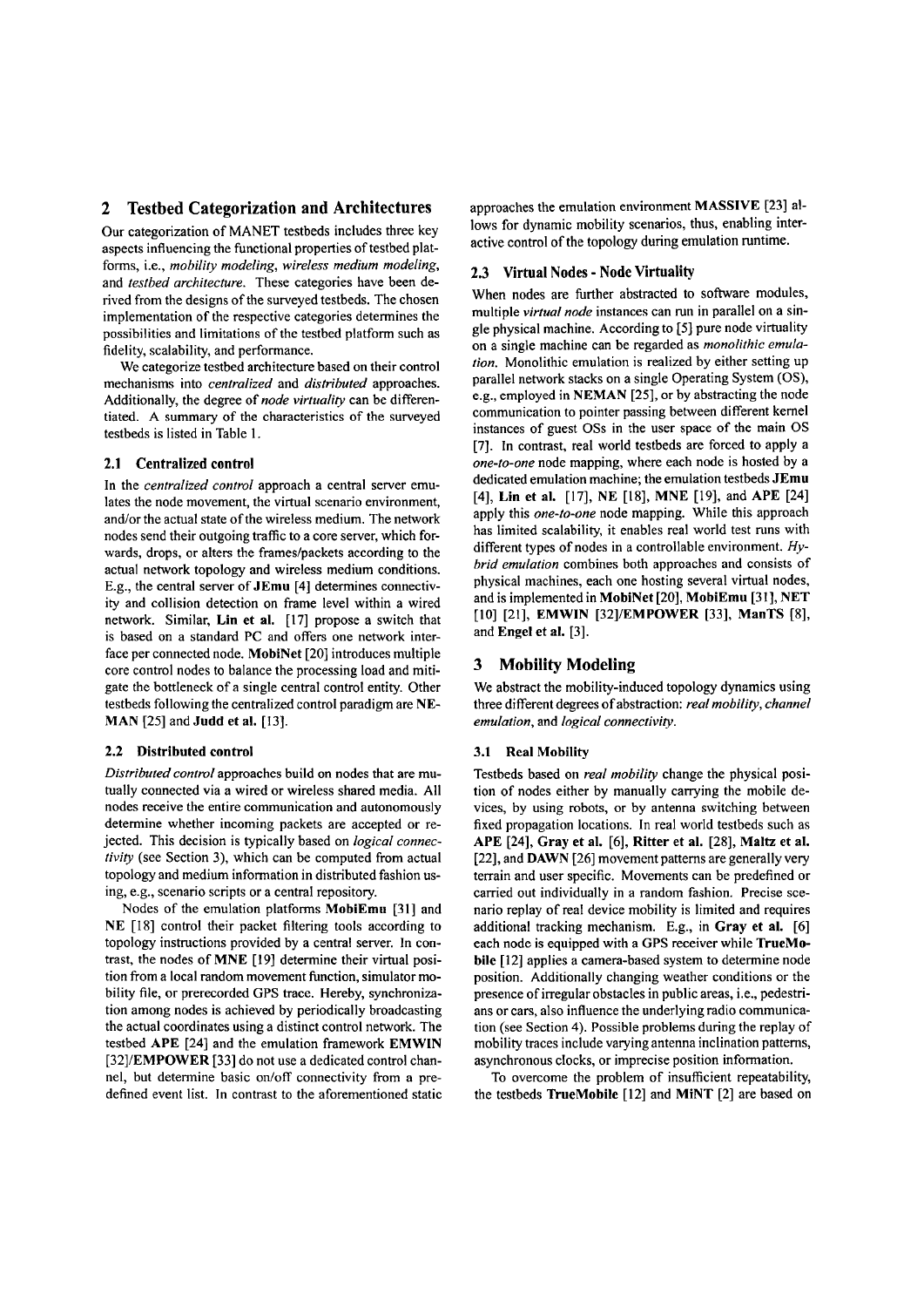radio nodes mounted on robots and operated under laboratory conditions. The radio environment is miniaturized either using adjustable transmit power or, in the case of MiNT [2], applying additional radio signal attenuators to confine the transmission range.

### **3.2** Modeling Mobility by Channel Emulation

As a higher degree of abstraction the approach of *channel emulation* is based on stationary nodes, whose radio signals are altered to emulate the properties of an equivalent time varying radio channel. In EWANT [29] each node is stationary and discrete virtual mobility is realized by multiplexing each node's radio signal between four differently located antennas. ORBIT [27] also applies this *antenna switching* approach, but is based on a sophisticated 400 node radio grid. The emulated nodes are mapped in realtime to the grid nodes by forwarding egress traffic to the desired physical node instance. Other approaches to realize virtual mobility by means of channel emulation are Kaba et al. [14], who propose to guide the radio signals using coaxial cables, Judd et al. [13], who base on a DSP-based digital baseband emulation, and RAMON [9]. These approaches have in common that the alternation of the radio signals is performed according to the desired mobility scenario and then fed back to the wireless interfaces.

#### **3.3** Modeling Mobility by Logical Connectivity

The mobility modeling approaches stated so far deal with physical radio signals. However, solving problems in the radio-frequency domain can be very costly due to components such as antennas, multiplexers, attenuators, etc. To overcome these limitations, the effects of mobility can be reduced to a *logical node connectiviw,* which is applied on packet or frame level. While the physical nodes are stationary, a logical connectivity matrix is calculated from the scenario description. Virtual distances between nodes form the basis of this connectivity matrix and are derived from radio propagation models operating with virtual obstacles and transmit powers. Logical connectivity is closely coupled to the testbed architecture discussed in Section 2. The respective testbeds include JEmu [4], Lin et al. [17], MobiNet [20], MASSIVE [23], EMWIN [32]/EMPOWER [33], NEMAN [25], MobiEmu [31], NET [I01 [21], NE [18], ManTS [8], and Engel et al. [3]. APE [24], MNE [19], and Gray et al. [6] support logical connectivity as well as real mobility.

## **4 Wireless Medium Modeling**

Emulation deals with the physical interaction between nodes by modeling the characteristics of the wireless shared medium. The three basic characteristics of the wireless medium are the *radio channel,* the *co-channel interference,*  and the influence of *medium access* mechanisms.

#### **4.1** Modeling the Radio Channel

The *radio channel* or *radio link* emulation models the time varying properties of the physical channel between pairs of nodes and depends on the node location/mobility and the surrounding cnvironment. Radio channel effects (e.g., shadowing, free space attenuation, slow and fast fading, scattering, etc.) and hardware specific properties (sensitivity, antenna patterns) are typically emulated using a set of bidirectional links between all nodes.

To avoid unintentional interference, the propagation environrnent can be reduced to laboratory conditions as in MINT [2], TrueMobile [12], and EWANT [29]. However, the resulting changes of the signal power delay spread and thc decreased signal to noise ratio (SNR) value have to be considered. In Kaba et al. [I41 the addition of noise generators and phase shifters is proposed to artificially emulate interference and multipath fading. To achieve precise repeatability of radio link conditions, Lei et al. [I61 add radio interferers to their testbed. The digital baseband emulation used in Judd et al. [13] is remarkably flexible; a centralized DSP facilitates the addition of large- and small-scale fading on every signal path between nodes, thus, enabling fine-grained modeling of, e.g., smart antenna technology. Guffens et al. [7] determine the SNR at receiver side by applying a modulation scheme, pathloss model, etc. to calculate the resulting bit error rate (BER) and to derivc the frame error rate (FER). Similarly, MobiNet [20] applies a combination of free space attenuation and two-ray ground reflection model.

MNE [19], MobiEmu [31], and APE [24] build on a real IEEE 802.1 1 network. Here, the *distributed control*  approach results *in* capacity limitations if multiple nodes are in close proximity. The approach of *logical connectivify* can neutralize the capacity bottleneck in combination with a wired network technology, however, at the expense of a more complex wireless link emulation. E.g., EMWlN [32]/EMPOWER [33] allow to set link properties, e.g., packet latency, packet drop, or bit error rate. In NET [10] [21] a traffic shaper reduces the transfer rate of the Gigabit Ethemet interface to the desired value of a wireless interface, Lin et al.  $[17]$  and NE  $[18]$  shape the egress traffic of the Ethernet interfaces by an additional token bucket mechanism. However, differences of payload size still exist and can result in unrealistic dynamic saturation effects.

#### **4.2** Modeling Co-Channel Interference

*Co-channel interference*, *i.e.*, radio signals below the receiver's sensing threshold but inducing interference to the receiving system, is a result of spatial frequency reuse and is measured in the signal to noise and interference ratio (SINR). Real world and miniaturization testbeds, e.g., MiNT [2] and TrueMobile [12], incorporate SINR value naturally. Again, channel emulators, e.g., Judd et al. [13],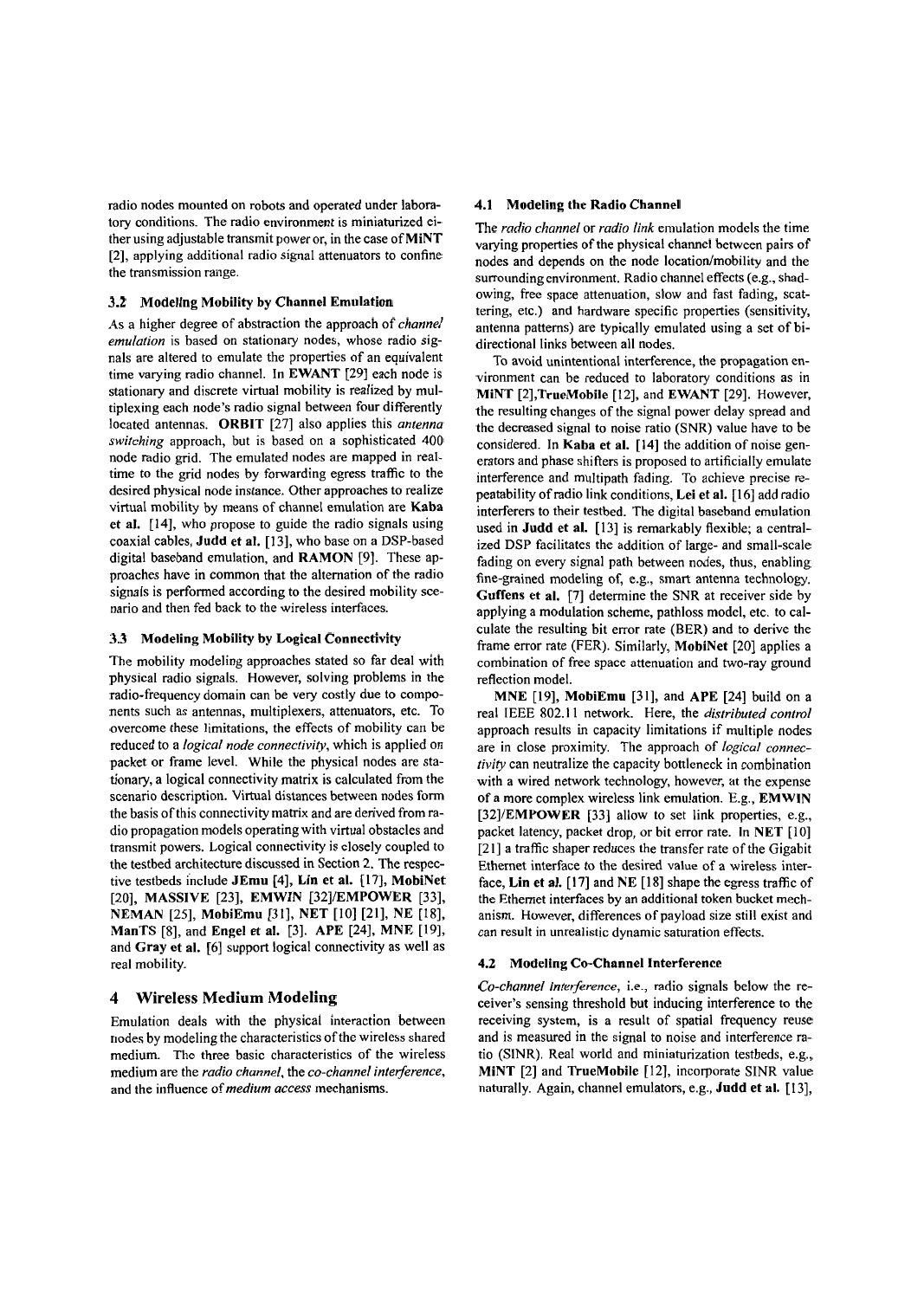allow to incorporate dynamic interference with a high modeling fidelity, thus, outperforming software models, which are often restricted to a single signal detection threshold. MobiNet [20] emulated co-channel interference using the *logical connectivity* approach. The centralized emulation controller drops a frame if the receiver-side difference of the virtual signal strength of two colliding frames is below a certain threshold.

### 4.3 Modeling Medium Access

Today, most emulation testbeds are mimic IEEE 802.11 based MANETs. If the wireless medium is replaced by a wired one, the medium access procedures, e.g., CSMA/CA or RTS/CTS, need to be carefully transferred into the wired domain. In addition to access delays and dynamic bandwidth limitations, link layer fünctionalities, such as backofftimers or frame collisions detection have to be considered.

In *centrally controlled* emulation testbeds based on *logicalconnectivity,* e.g., JEmu **[4],** the collision detection and bandwidth adjustment can be easily implemented at the core unit. For emulations using *dislributed control* two methods, the use of a central medium server and the distributed emulation of the shared media, are applied. Examples for the server based approach are ManTS [8] and EMWIN [32]/EMPOWER [33], where each communication attempt is initiated with a medium state request, possibly triggering the backoff mechanism. Distributed emulation of the shared medium is performed in NET  $[10]$   $[21]$ , where nodes sharing the same virtual wireless medium are connected by a VLAN. Outgoing frames are send as broadcast and the medium state is determined by means of a virtual network allocation vector for each frame.

#### **5 Conclusion**

Choosing the appropriate testbed-platform for validation of research results is an endeavor on its own. In our work, we contributed a comprehensive survey of emulation and real world testbeds for MANETs. Our categorization in *testbed architecture, mobility modeling,* and *wireless medium modeling* allows for a fine-grained analysis of the state-of-theart in emulation and real world testbeds. There is no panacea for all possible application scenarios, but a compromise between characteristics such as scalability, realism, performance, and cost has to be reached. Table 1 summarizes our findings and provides a starting point for choosing of an appropriate testbed platform. Since development progresses at a rapid pace, we provide an extended version of this survey as a live document [I **51.** 

Future work includes the consolidation of individual testbed efforts. Testbeds such as ORBIT [27], TrueMobile [12], Whynet [30], and Create-NET **[l]** are shared among several research institutions and allow for large-scale experiments with a high emulation fidelity.

# **References**

- [I] I. Carreras, R. Grasso, C. Kiraly, S. Pera, H. Woesner, Y. Ye, and C. A. Szabo. Design Considerations on the CREATE-NET Testbed. In *Proceedings of Ist IEEE International Conference on Testbeds and Research Infrastmctures for*  the Development of Networks and Communities (TRIDENT-*COMZOOS),* pages 44-53,23-25 Febmary 2005.
- [2] P. De, A. Raniwala, S. Sharma, and T. Chueh. MiNT: A Miniaturized Network Testbed for Mobile Wireless Research. In *Proceedings of IEEE 24th Annual Joint Conference on Computer and Communications Societies (INFO-COM2005),* pages 2731-2742, 13-17 March 2005.
- [3] M. Engel, B. Freisleben, M. Smith, and S. Hanemann. Wireless Ad-Hoc Network Emulation Using Microkernel-Based Virtual Linux Systems. In *Proceedings of 5th EUROSIM Congress on Modeling and Simulation (EUROSIN 2005), Marne la Vallee. France,* pages 198-203, 6-10 September 2004.
- [4] J. Flynn, H. Tewari, and D. O'Mahony. JEmu: A Real Time Emulation System for Mobile Ad Hoc Networks. In *Proceedings of the SCS Conference on Communication Networks and Disiributed Systems Modeling and Simulation (CNDS 2002), San Antonio. Taas. USA,* pages 1 15-120, January 27-3 1 2002.
- [5] E. Göktürk. Emulating Ad Hoc Networks: Differences from Simulations and Emulation Specific Problems. In *Proceedings of 20th International Symposium on Computer and Information Sciences (ISCIS2005),* pages 198-203,26-28 October 2005.
- [6] R. S. Gray, D. Kotz, C. Newport, N. Dubrovsky, A. Fiske, J. Liu, C. Masone, S. McGrath, and Y. Yuan. Outdoor Experimental Comparison of Four Ad hoc Routing Algorithms. In Proceedings of 7th ACM International Symposium on Mod*eling, Analysis and Simulation of Wireless and Mobile Systems (MSWiM 2004). Venice, Italy,* pages 220-229,4-6 October 2004.
- [7] V. Guffens and G. Bastin. Running Virtualized Native Drivers in User Mode Linux. In *Proceedings of USENIX Annual Technical Conference (USENIX2005),* pages 3340, 10-15 April 2005.
- [8] R. He, M. Yuan, J. Hu, H. Zhang, Z. Kan, and J. Ma. A Realtime Scalable and Dynamical Test System for MANET. In *Proceedings of 14th IEEE Conference on Personal, Indoor and Mobile Radio Communications (PIMRC 2003). Beijing, China*, pages 1644–1648, 7-10 September 2003.
- 191 E. Hernandez and A. S. Helal. RAMON: Rapid-mobility Network Emulator. In *Proceedings of IEEE 27th Annual Conference on Local Computer Nehvorks (LCN 2002).*  pages 809-817, 6-8 November 2002.
- [10] D. Herrscher, S. Maier, and K. Rothermel. Distributed Emulation of Shared Media Nehvorks. In *Proceedings of the International Symposium on Performance Evaluation of Computer and Telecommunication Systems (SPECTS 2003).*  pages 226-233,20 July 2003.
- [11] R. Jain. *The Art of Computer Systems Performance Analysis: Techniques for Experimental Design. Measurement, Simulation, and Modeling.* Wiley-lnterscience, May 1991.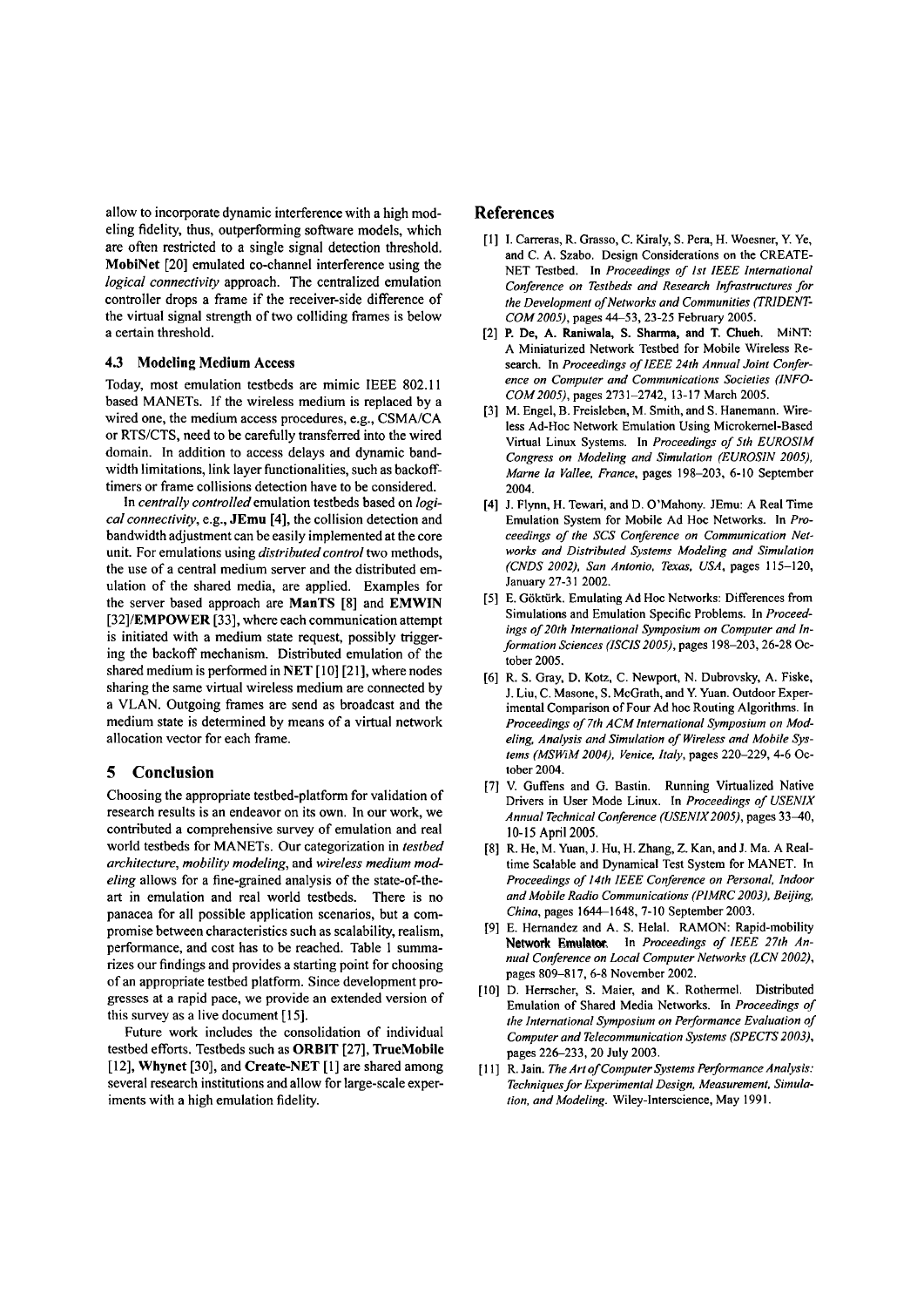- [I21 D. Johnson, T. Stack, R. Fish, D. Flickinger, R. Ricci, and J. Lepreau. TrueMobile: A Mobile Robotic Wireless and Sensor Network Testbed. Technical Report FTN-2005-02, University of Utah Flux Group, April 2005.
- [13] G. Judd and P. Steenkiste. Repeatable and Realistic Wireless Experimentation Through Physical Emulation. *ACM SIGCOMM Computer Communications Review,* 34(1):63- 68, January 2004.
- [14] J. T. Kaba and D. R. Raichle. Testbed on a Desktop: Strategies and Techniques to Support Multi-hop MANET Routing Protocol Development. In *Proceedings of the 2nd ACM international symposium on Mobile ad hoc networking* & *computing (MobiHoc 2001). Long Beach, CA. USA,* pages 164-172, 2001.
- [I51 M. Kropff, T. Krop, M. Hollick, P. S. Mogre, and R.Steinmetz. A Survey on Real World and Emulation Testbeds for Mobile Ad hoc Networks, 2006. Available at ftp://ftp.kom.tu-darmstadt.de/pub/papers/testbedsurvey.pdf.
- [16] J. Lei, R. Yates, L. Greenstein, and H. Liu. Wireless link SNR Mapping Onto an lndoor Testbed. In *Proceedings of IEEE Ist International Conference on Testbeds und Re*search Infrastructures for the Development of Networks and *Communities (TRIDENTCOM2005),* pages 130-135,23-25 February 2005.
- [17] T. Lin, S. F. Midkiff, and J. S. Park. A Dynamic Topology Switch for the Emulation of Wireless Mobile Ad Hoc Networks. In *Proceedings of the 27th Annual IEEE Conference on Local Computer Networks (LCN 2002). Washington, DC,*  USA, pages 791-798, 6-8 November 2002.
- [18] W. Liu and H. Song. Research and lmplementation of Mobile Ad hoc Network Emulation System. In *Proceedings of22nd International Conference on Distributed Computing Systems Workshops (ICDCSW2002). Vienna, Austria,* pages 749-754,2-5 July 2002.
- [I91 J. Macker, W. Chao, and J. Weston. A Low-cost, IPbased Mobile Network Emulator (MNE). In *Proceedings*   $of$  IEEE Military Communications Conference (MILCOM 2003), pages 481-486, 13-16 October 2003.
- [2O] P. Mahadevan, A. Rodriguez, D. Becker, and A. Vahdat. MobiNet: A Scalable Emulation Infrastructure for Ad hoc and Wireless Networks. In *Proceedings of International Workshop on Wireless Trajic Measurernents und Modeling (WiTMeMo 2005). Seattle. WA, USA,* pages 7-12, 5 June 2005.
- [21] S. Maier, D. Herrscher, and K. Rothermel. On Node Virtualization for Scalable Network Emulation. In *Proceedings*  of International Symposium on Performance Evaluation of *Computer and Telecommunication Systems (SPECTS 2005). Philadelphia, PA. USA,* pages 917-928,25-29 July 2005.
- [22] D. Maltz, J. Broch, and D. Johnson. Lessons From a Fullscale Multihop Wireless Ad hoc Network Testbed. *IEEE Personal Communication Magazine,* 8(1):8-15, February 200 1.
- [23] M. Matthes, H. Biehl, M. Lauer, and 0. Drobnik. MAS-SIVE: An Emulation Environment for Mobile Ad-Hoc Networks. In *Proceedings of IEEE 2nd Annual Confirence on Wireless On-demand Network Systems und Services (WONS 2005). St. Moritz. in Switzerland,* pages 54-59, 19-21 January 2005.
- [24] E. Nordström, P. Gunningberg, and H. Lundgren. A Testbed and Methodology for Experimental Evaluation of Wireless Mobile Ad hoc Networks. In *Proceedings of 1st IEEE In*ternational Conference on Testbeds and Research Infras*tructures for the Development of Networks und Communilies (TRIDENTCOM 2005).* pages 100-109,23-25 February 2005.
- [25] M. Puzar and T. Plagemann. NEMAN: A Network Emulator for Mobile Ad-Hoc Networks. In *Proceedings of 8th International Conference on Telecommunications (ConTEL 2005). Zagreb, Croatia,* 15 June 2005.
- [26] R. Ramanathan and R. Hain. An Ad hoc Wireless Testbed for Scalable, Adaptive QoS Support. In *Proceedings of*  IEEE Wireless Communications and Networking Confer*ence (WCNC 2000),* pages 998-1002, 23-28 September 2000.
- [27] D. Raychaudhuri, I. Seskar, M. Ott, S. Ganu, K. Ramachandran, H. Kremo, R. Siracusa, H. Liuand, and M. Singh. Overview of the ORBIT Radio Grid Testbed for Evaluation of Next-generation Wireless Network Protocols. In *Proceedings of fhe IEEE Wireless Communications und Networking*  Conference (WCNC 2005), pages 1664-1669, 13-17 March 2005.
- [28] H. Ritter, M. Tian, T. Voigt, and J. Schiller. A Highly Flexible Testbed for Studies of Ad-hoc Network Behaviour. In *Proceedings of IEEE 28th Annual Conference on Local*  Computer Networks (LCN 2003), pages 746-752, 20-24 October 2003.
- [29] S. Sanghaniand, T. X. Brownand, S. Bhandare, and S. Doshi. EWANT: The Emulated Wireless Ad hoc Network Testbed. In *Proceedings of IEEE Wireless Communications und Networking Conference (WCNC 2003)*, pages 1844-1849, 16-20 March 2003.
- [30] M. Takai, R. Bagrodia, M. Gerla, B. Daneshrad, M. Fitz, M. Belding-Royer, S. Krishnamurthy, M. Molle, P. Mohapatra, R. Rao, U. Mitra, C.-C. Shen, and J. Evans. Testbeds and Research Infrastructures for the Development of Networks and Communities. In *Proceedings of Ist IEEE International Conference on Testbeds und Research Infrastructures for the Development of Networks und Communilies (TRIDENTCOM 2005)*, pages 162-171, 23-25 February 2005.
- [31] Y. Zhang and W. Li. An lntegrated Environment for Testing Mobile Ad-hoc Networks. In *Proceedings of 3rd ACM International Symposium on Mobile Ad hoc Networking* & *Computing (MohiHoc 2002). Lausanne. Switzerland,* pages 104-111, June 2002.
- [32] P. Zheng and L. M. Ni. EMWIN: Emulating a Mobile Wireless Network Using a Wired Network. In *Proceedings of 5th ACMInternational Workshop on Wireless Mobile Multimedia (Wo WMoM 2002). Atlanta. Georgia. USA,* pages 64-7 1, 28 September 2002.
- [33] P. Zheng and L. M. Ni. EMPOWER: A Network Emulator for Wireline and Wireless Networks. In *Proceedings of 22.*  Annual Joint Conference of the IEEE Computer and Com*munications Societies (INFOCOM 2003), San Francisco, California, USA,* pages 1933-1942, 30 March - 3 April 2003.